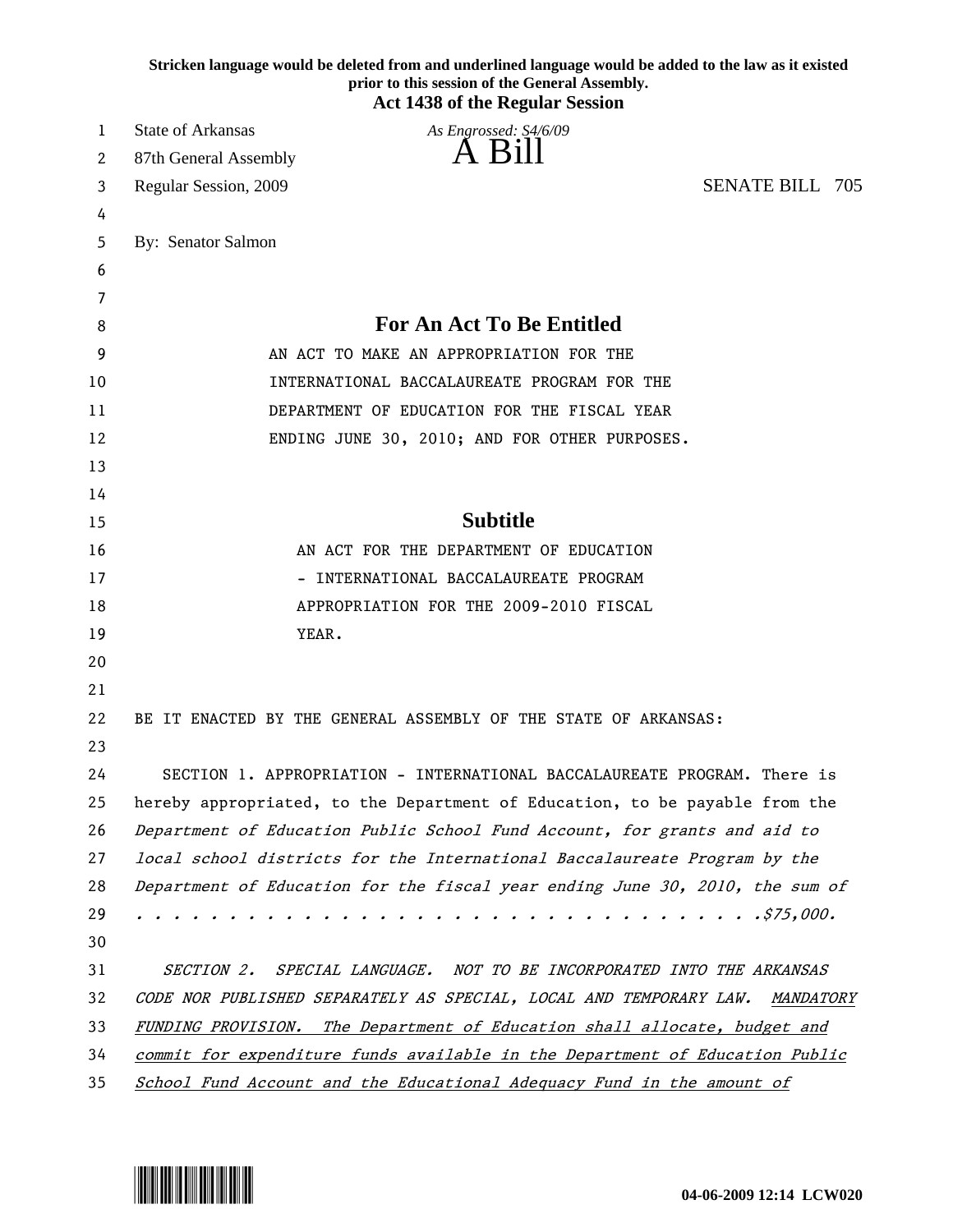**As Engrossed: S4/6/09 SB705** 

1 seventy-five thousand dollars (\$75,000) to provide funding for grants and aid 2 to local school districts for the International Baccalaureate Program as 3 appropriated in SECTION 1 of this act. 4 The provisions of this section shall be in effect only from July 1, 2009 5 through June 30, 2010. 6 7 SECTION 3. COMPLIANCE WITH OTHER LAWS. Disbursement of funds authorized 8 by this act shall be limited to the appropriation for such agency and funds 9 made available by law for the support of such appropriations; and the 10 restrictions of the State Procurement Law, the General Accounting and 11 Budgetary Procedures Law, the Revenue Stabilization Law, the Regular Salary 12 Procedures and Restrictions Act, or their successors, and other fiscal 13 control laws of this State, where applicable, and regulations promulgated by 14 the Department of Finance and Administration, as authorized by law, shall be 15 strictly complied with in disbursement of said funds.

16

17 SECTION 4. LEGISLATIVE INTENT. It is the intent of the General Assembly 18 that any funds disbursed under the authority of the appropriations contained 19 in this act shall be in compliance with the stated reasons for which this act 20 was adopted, as evidenced by the Agency Requests, Executive Recommendations 21 and Legislative Recommendations contained in the budget manuals prepared by 22 the Department of Finance and Administration, letters, or summarized oral 23 testimony in the official minutes of the Arkansas Legislative Council or 24 Joint Budget Committee which relate to its passage and adoption.

25

26 SECTION 5. EMERGENCY CLAUSE. It is found and determined by the General 27 Assembly, that the Constitution of the State of Arkansas prohibits the 28 appropriation of funds for more than a one (1) year period; that the 29 effectiveness of this Act on July 1, 2009 is essential to the operation of 30 the agency for which the appropriations in this Act are provided, and that in 31 the event of an extension of the Regular Session, the delay in the effective 32 date of this Act beyond July 1, 2009 could work irreparable harm upon the 33 proper administration and provision of essential governmental programs. 34 Therefore, an emergency is hereby declared to exist and this Act being 35 necessary for the immediate preservation of the public peace, health and 36 safety shall be in full force and effect from and after July 1, 2009.